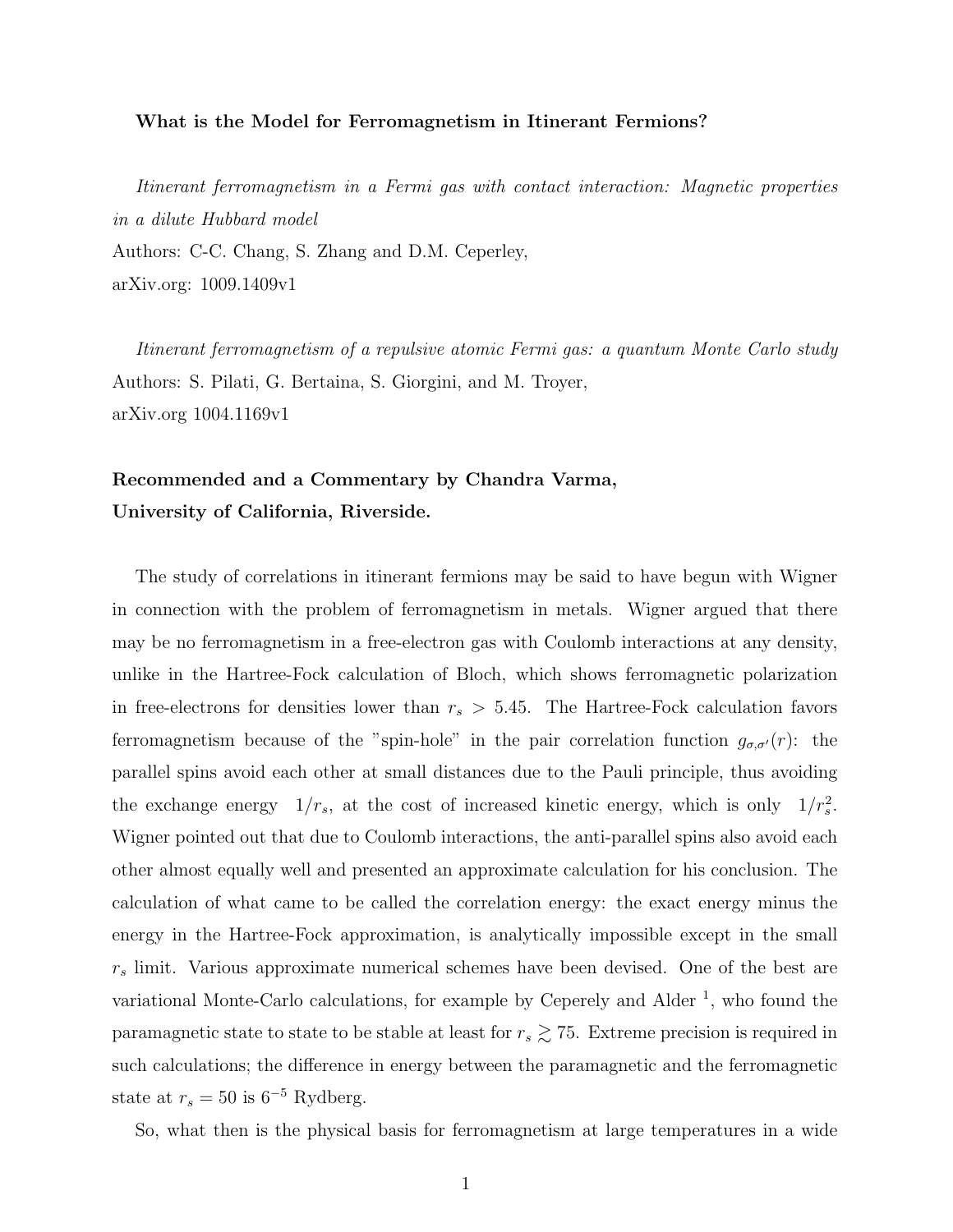variety of metals? Well reasoned arguments supported by a variety of empirical data by Mott, van Vleck and Herring<sup>2</sup> suggest that a lattice of atoms with orbital degeneracy and associated Hund's rule is essential. But there is room for much theoretical work here which has been ignored for very long. Especially interesting is the fact that the spin-splitting of the bands in ferromagnetic metals is often more than an order of magnitude larger than the transition temperature. This appears to be occurring also for itinerant anti-ferromagnetism in the pnictides which have received more attention due to their superconductivity. The physics of superconductivity cannot however be usefully thought about without addressing the questions about their magnetism and the magnetic fluctuations above the transition temperature which lead to the above large ratio.

The question of the model for ferromagnetism has also arisen in quite a different context. In recent experiments in cold fermionic atoms without confining periodic potentials, Jo et al.<sup>3</sup> found evidence for significant ferromagnetic correlations for  $k_F a \geq 1$ , where a is the (repulsive) scattering length of the neutral atoms (the experiments give evidence of ferromagetic correlations that extend over distances of 3 to 4 inter-atomic distances), exciting a flurry of theoretical activity. The physics of ferromagnetism in such a problem is quite different from that of a problem with Coulomb interactions. Herring<sup>2</sup> summarized earlier variational and perturbative calculations for hard spheres and concluded that there may in fact be ferromagnetism in such a model for  $k_F a \gtrsim 1.7$ .

Very recently variational quantum Monte-carlo calculations have been done both for the single band Hubbard model (first paper above) on a cubic lattice with varying ratio of  $U/t$ and for hard sphere fermions characterized by a scattering length  $a$  and varying density, with results which appear to be quite different. In order to avoid the dreaded sign problems, some approximations have been made in both cases. But to the best of my limited knowledge on this matter, the results do not depend in any serious way on these approximations.

For the Hubbard model, an academic result due to Nagaoka is well known: a single hole polarizes the system ferromagnetically for  $U = \infty$ . The work of Reference (4) below implies that the range of Nagaoka's result extends at least to a density of holes proportional to  $LogN/N$  in two dimensions and  $N^{1/3}/N$  in two dimensions, where N is the number of sites. The first paper cited above does the calculations far away from this limit. Results are presented for densities between 0.0625 and 0.25 per site and  $U/t$  varying from 0 to 32. No ferromagnetism is found. The pair-correlations functions  $g_{\sigma,\sigma'}(r)$  are calculated